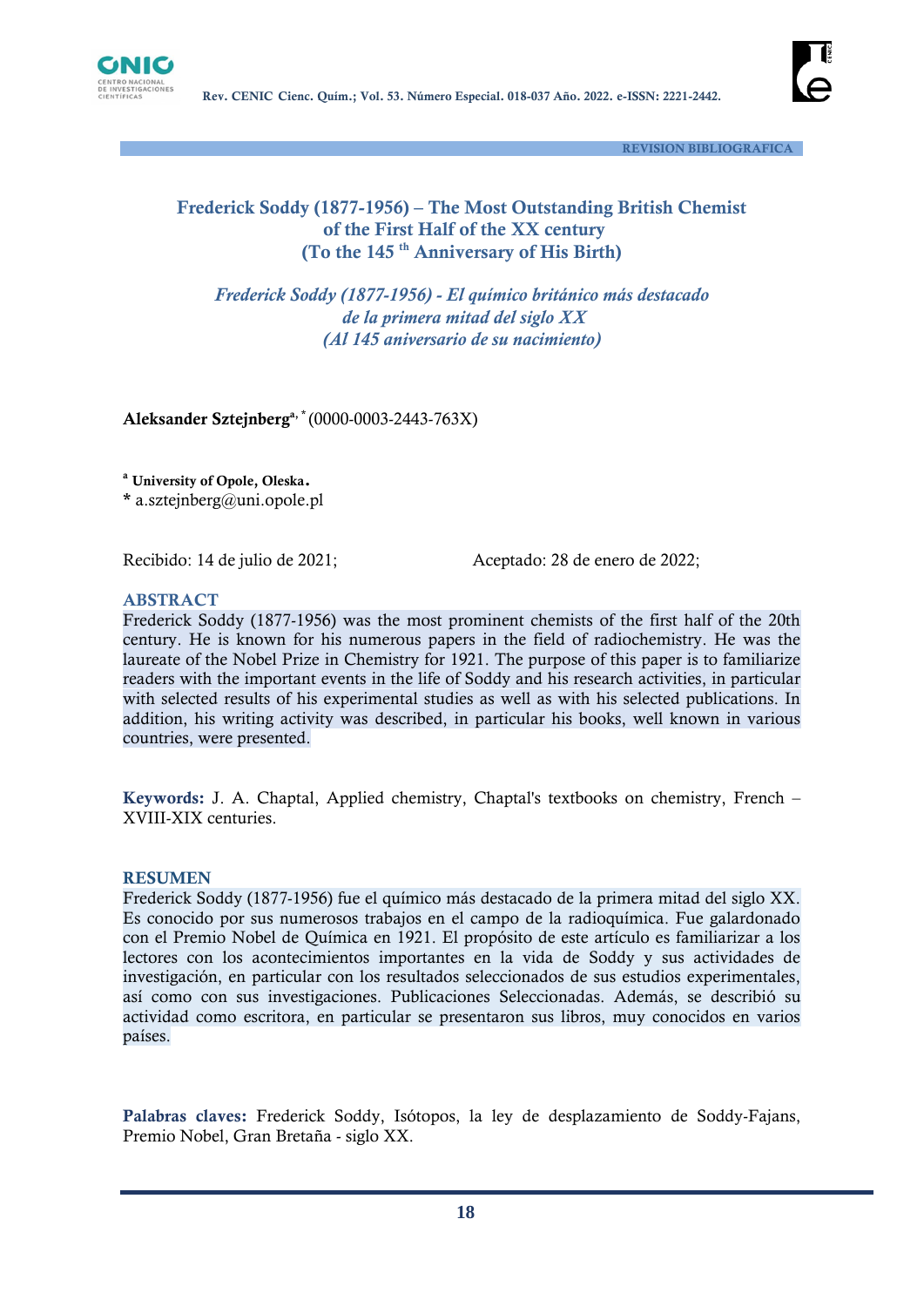

# **INTRODUCTION**

#### *The important events in the Soddy's life*

Frederick Soddy (Figure 1), was born at Eastbourne, on Sptember 2, 1877, and he was the youngest son of Benjamin Soddy, a corn merchant (Fleck, 1957, p. 203; Krivomazov, 1978, p. 16), and his wife Hannach Soddy ("The University of", n.d.a). She died when he was 18 months old (Kauffman, 2013, p. 30).

He was educated first at private schools and then in 1892, at he age of 15, he entered Eastbourne College. Two years later, he enrolled at the University College of Wales in Aberystwyth. In 1895, he reeived a science scholarship at Merton College, Oxford. He studied chemistry there until 1898 and graduated with first-class honors B.A. (Davies, 1992, p. 353). In 1898-1900, he conducted independent chemical research at Oxford.

In 1900, he moved to Canada and worked as a Demonstrator in Chemistry Department, McGill University in Montreal. He met there the British physicist Ernest Rutherford (1871-1937). Three years later, in 1903, he began working at University College, London with the British chemist William Ramsay ( 1852-1916). In 1904, he became Lecturer in Physical Chemistry and Radioactivity at Glasgow University (Scotland). He worked there for ten years until 1914.



*Fig. 1. Portrait of Frederick Soddy (1877-1956) probably from about 1900 to 1903. With permission of Royal Geographical Society*

In 1908, he married Winifred Moller (née Beilby) (1885-1936), the daughter of the British industrial chemist Sir George Beilby (1850-1924) and his wife Emma Bielby. In 1914-1919, he became Professor of Chemistry at the Aberdeen University (Scotland). The spouses had no children.

In 1919, at the age of forty-two, he moved to Oxford University as Dr. Lee's Professor of Chemistry (Kent, 1963, p.328). He worked there for seventeen years, until 1936 (Bleaney, 2002; Cruickshank, 1979; "Paper and correspondence", n.d.). After his wife's death, he resigned from the work at the University. "Her sudden death in 1936 from a thrombosis was a great shock to him" (Fleck, 1957, p. 212).

Soddy was a great adventurer. On one of his journeys, Fleck (1957) wrote as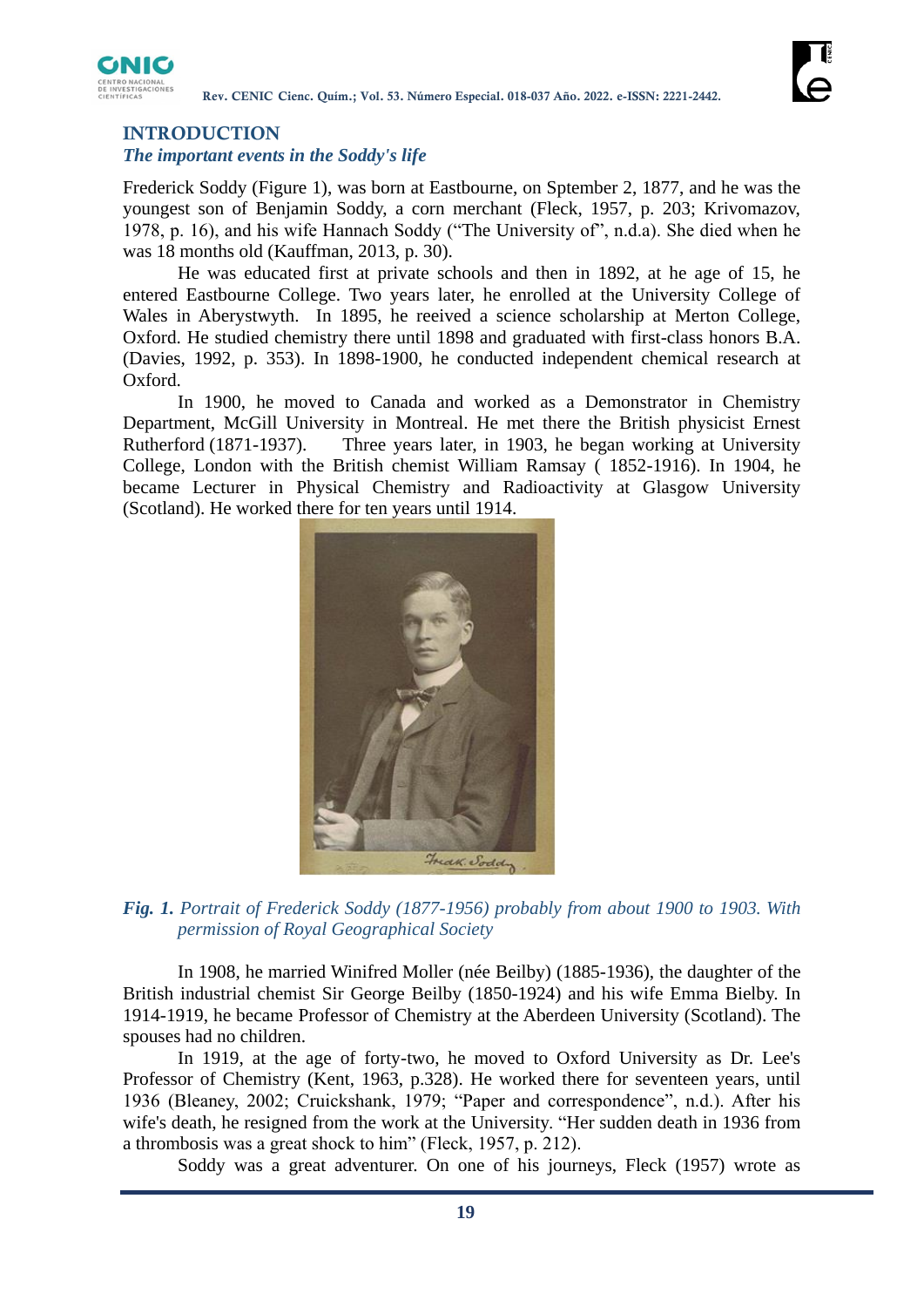

follow:

" ... after his wife's death he decided to further the interest he had in thorium minerals, such as monazite sands, by an extended journey to India, Malaya and Ceylon. This journey extended from November 1937 to April 1938 ... " (p. 212).

On June 23-27, 1952 he participated in dedicated to chemistry, 2nd Nobel Laureate Meeting in Lindau (Germany). He was one of 10 invited Nobel Prize Laureates. The meeting was also attended by 43 young scientists ("2nd Lindau Nobel", n.d.). Figure 2 is a photography made during this meeting.



*Fig. 2***.** *Frederick Soddy (1877-1956) at the 2nd Nobel Laureates Meeting in Lindau. With permission of Royal Geographical Society*

Soddy is second from the left. On his right is the Swedish nobleman Count Lennart Bernadotte (1909-2004), co-founder of the Lindau Meetings, and on his left are the Finnish chemist Artturi Ilmari Virtanen (1895-1973), who won Nobel Prize in Chemistry in 1945, the Hungarian radiochemist Georg von Hevesy (1885-1966), 1943 Nobel Laureate in Chemistry, and the German chemist Otto Hahn (1879-1968), winner of the Nobel Prize in Chemistry in 1944 ("About Frederic Soddy", n.d.).

He lectured in Lindau and "gave [in German] a long and intricate talk on the history of isotopes" ("Comment. Anders Bárány", n.d.). There is a video of his lecture on the website of the Lindau Nobel Laureate Meetings ("Frederick Soddy (1952)", n.d.).

He also attended in subsequent Nobel Laureates Meetings in Lindau, including the 6th Meeting, which took place on July 25-29, 1956. He died two months later, on September 22, 1956. in Brighton (England), at the age of 79.

Vincenzo Cioci (2009) wrote about him:

"Soddy was a shining example of a man of science who didn't limit himself to a single field of knowledge, but, driven by profound ethical reasons, he faced the most important issues in an interdisciplinary, or rather transdisciplinary, way, to account for the complexity of reality, … " (p. 328).

In 1957, under the conditions specified in his will, the Frederick Soddy Trust was estabilished. In 2018 the Trust became the charity of the RGS-IBG (Royal Geographical Society-The Institute of British Geography). This organization created the Frederick Soddy Fund, which continues the work of the Trust through the Frederick Soddy Awards ("Frederic Soddy Awards", n.d.).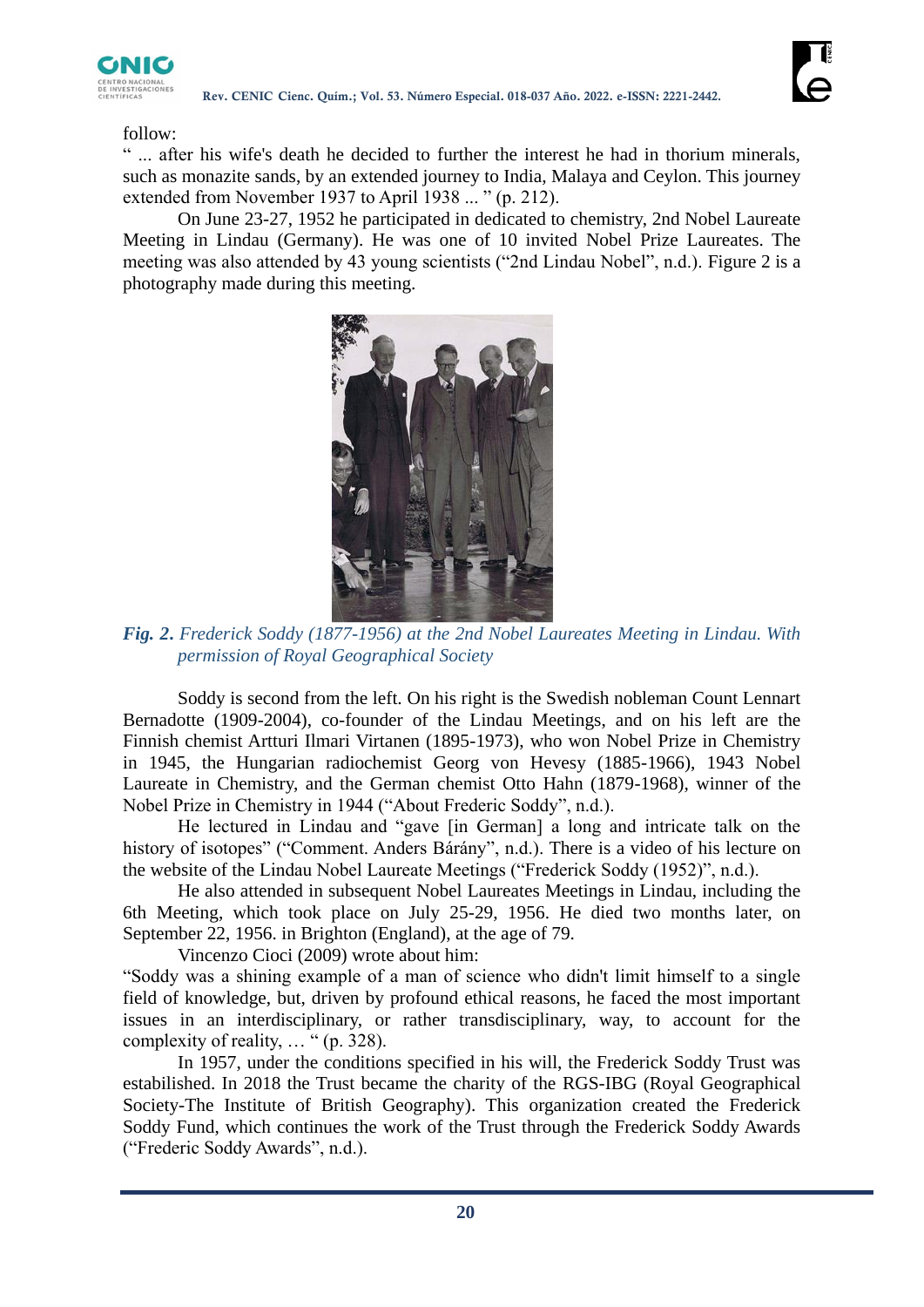

# **Soddy's works**

An almost complete list of Soddy's most important works (prepared by himself) includes over 80 of his main scientific papers, book, lectures, addresses and obituaries that appeared in print for fifty-nine years from 1894 to 1953 (Fleck, 1957, pp. 213-216).

In 1894, at the age of 17, he published his first paper, *The Action of Dried Ammonia On Dried Carbon Dioxide Gas*, as co-author with R. E. Hughes*.* The experimental study was conducted in a chemical laboratory at the Eastbourne College (Hughes & Soddy, 1894).

From 1901, he conducted his research in the field of radiochemistry. The majority of his papers presenting the results of his experimental works, published in *Journal of the Chemical Society*, *Transactions* as well as in other British journals. His numerous experimental studies were carried out in laboratories in Montreal, Glasgow, Aberdeen and Oxford.

He collaborated with Rutherford for 18 months, from mid-October 1901 to mid-April 1903. It resulting in a jointly papers (Rutherford & Soddy, 1902a; Rutherford & Soddy, 1902b; Rutherford & Soddy, 1902c; Rutherford & Soddy, 1903a; Rutherford & Soddy, 1903b; Rutherford & Soddy, 1903c; Trenn, 1977). They discovered the thorium-X and proposed the Transformation Theory (Rutherford & Soddy, 1902d). In April 1903, they developed their disintegration theory of radioactive transformations. This explained that radioactivity was the result of spontaneous disintegration of radioactive elements into new elements (Rutherford & Soddy, 1903d).

The British chemist Alexander Fleck (1889-1968) about their collaboration wrote: "The collaboration between Rutherford and Soddy was a happy one. Rutherford was essentially an experimental physicist with a knowledge of chemistry that would not be regarded as fundamental. Soddy was a chemist and always had a good grasp of atomic conceptions. Although the two men were both outstandingly strong personalities and thus might easily have found it difficult to get on with one another, the fact that their approach to their own experimental work was from different directions made for ready and complementary discussion. Certainly their period of collaboration left Soddy with an appreciation of Rutherford as a great experimental physicist. The partnership in Montreal was a happy one, both from the point of view of the participants and of science" (pp. 204- 205).

Working with Ramsay at University College London, he continued his research on radium emanation. They demonstrated "spectroscopically the production of helium from radium". It was "the first claear experimantal proof of the natural transmutation of elements" (Kauffman, 1986, p. xv; Ramsay & Soddy, 1903; Ramsay & Soddy, 1904a; Ramsay & Soddy, 1904b).

In 1909, he extended the disintegration theory to branched series (Soddy, 1909a) and in 1913, he introduced the term "isotope" (Soddy, 1913a). At that time, he worked at the Physical Chemistry Laboratory at Glasgow University. In a letter sent to *Nature*, he wrote:

"So far as I personally am concerned, this has resulted in a great clarification of my ideas, and it may be helpful to others, though no doubt there is little originality in it. The same algebraic sum of the positive and negative charges in the nucleus, when the arithmetic sum is different, gives what I call " isotopes" or "isotopic elements," because the occupy the same place in the periodic table. They are chemically identical, and save only as regards the relatively few physical properties which depend upon atomic mass directly, physically identical also. Unit changes of this nuclear charge, so reckoned algebraically, give the succesive places in the periodic table. For any one "place,"or any one nuclear charge,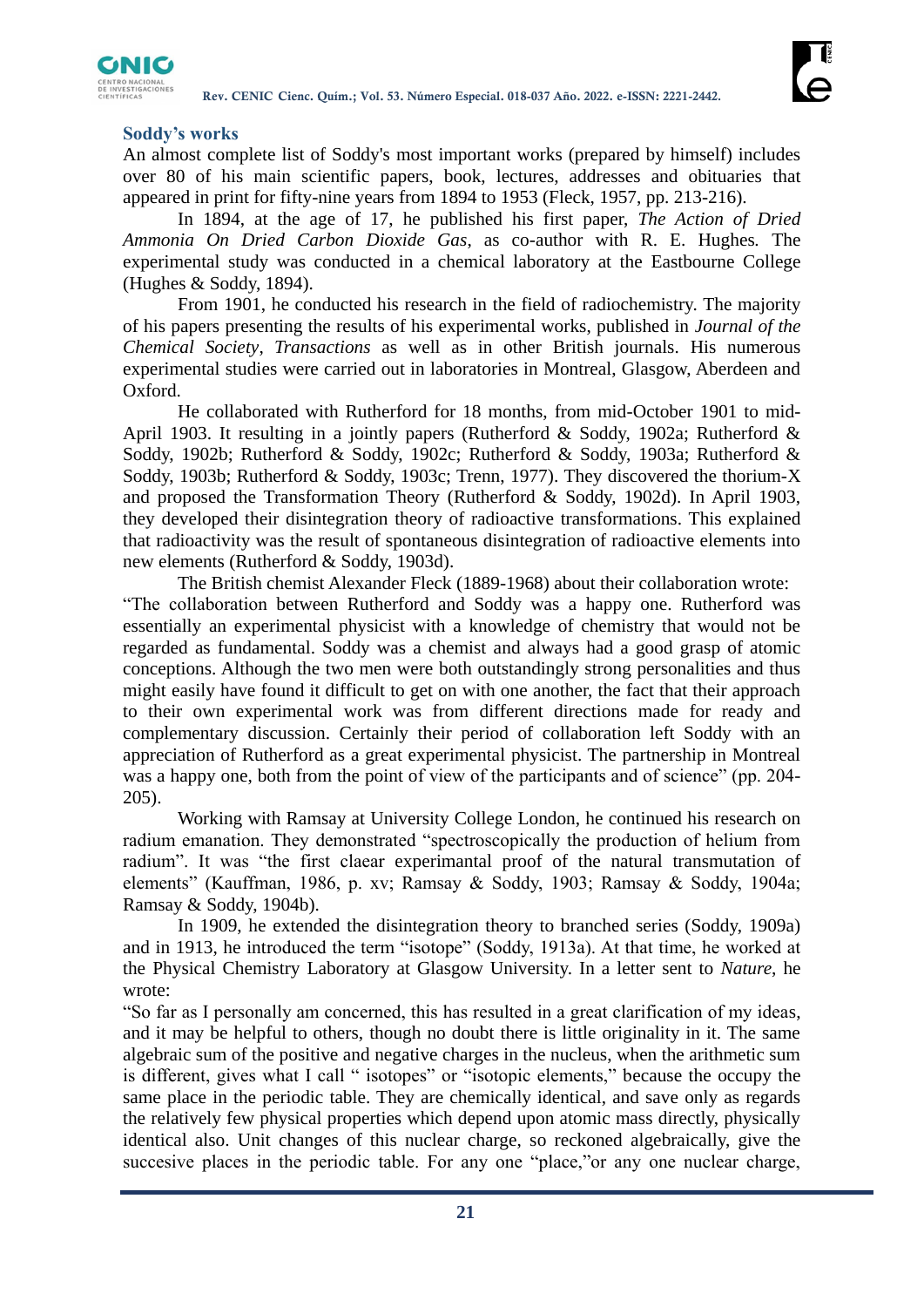

more than one number electrons in the outer-ring system may exist, and in such a case of the element exibits variable valency. But such changes of number , or of valency, concern only the ring and its external environment. There is no in- and out-going of electrons between ring and nucleus" (p. 400).

The above quote was also placed on a plaque awarded to Glasgow University in 2013 ("Division of the", 2013) as a 2013 Chemical Breakthrough Award by Division of the History of Chemistry of the American Chemical Society (Giunta, 2017).

In the year of the 50th anniversary of isotopes, a reprint of the article in *Nature*  dated December 4, 1913 was published in the *Proceedings of the Chemical Society*  (Soddy, 1963).

In his published Nobel Lecture (2021) *The origins of the conceptions of isotopes*, given on December 12, 1922, Soddy wrote:

"Chemical analysis classifies according to the external systems of electrons which surround a small massive internal nucleus, whereas radioactive changes, which are of the character of veritable transmutations, concern the internal constitution of this inner nucleus. They showed that the same exterior may conceal very different interiors in the atomic structure. These elements which are identical in their whole chemical character and are not separable by any method of chemical analysis are now called isotopes. ... Thus the chemically identical elements - or isotopes, as I called them for the first time in this letter to *Nature,* because they occupy *the same place* in the Periodic Table - are elements with the same algebraic or nett nuclear charge, but with different numbers of  $+$  and  $-$  charges in the nucleus" (pp. 371-372, 393).

A. Fleck (1957) about the place where the word "isotope" was first used, wrote as follows:

"Up to 1913 we used the phrase 'radio elements chemically non-separable' and at that time the word isotope was suggested in a drawing-room discussion with Dr Margaret Todd in the home of Soddy's father-in-law, Sir George Beilby. Dr Todd was an Edinburgh trained medical doctor and was a writer of some distinction under the name of Graham Travers. The readiness and etymological accuracy with which she produced 'isotopes' is a standing testimony to her practical knowledge of the Greek tongue" (p. 208).

Soddy together with Henry Hyman determined atomic weight of lead from Ceylon thorite in 1914. In the course of their research, they found that common lead is a mixture of isotopes (Soddy & Hyman, 1914).

In 1913, Soddy and the American chemist Kasimir Fajans (1887-1975), independently of each other, formulated a law called *Soddy-Fajans Displacement Law*. This is a rule that governs the transmutation of elements during radioactive decay (Fajans, 1913a; Fajans, 1913b; Soddy, 1913b Soddy, 1913c; Soddy, 2013; Paneth, 1957, p. 1085). Soddy in his published Nobel Lecture (2021) wrote about this rule as follows:

"A fortnight after Fajans, … , I published exactly the same scheme as that of Fajans, whose paper only reached England after mine was written. In the correct generalization of Fajans  $\ldots$  and myself  $\ldots$ , each  $\alpha$ -ray expelled causes a shift of two places in the direction of diminishing mass and diminishing valency, as I had pointed out two years before, and each β-ray expelled causes a shift of one place in the opposite direction, consistently throughout the whole series, … including the very complicated branchings … " (pp. 387- 388).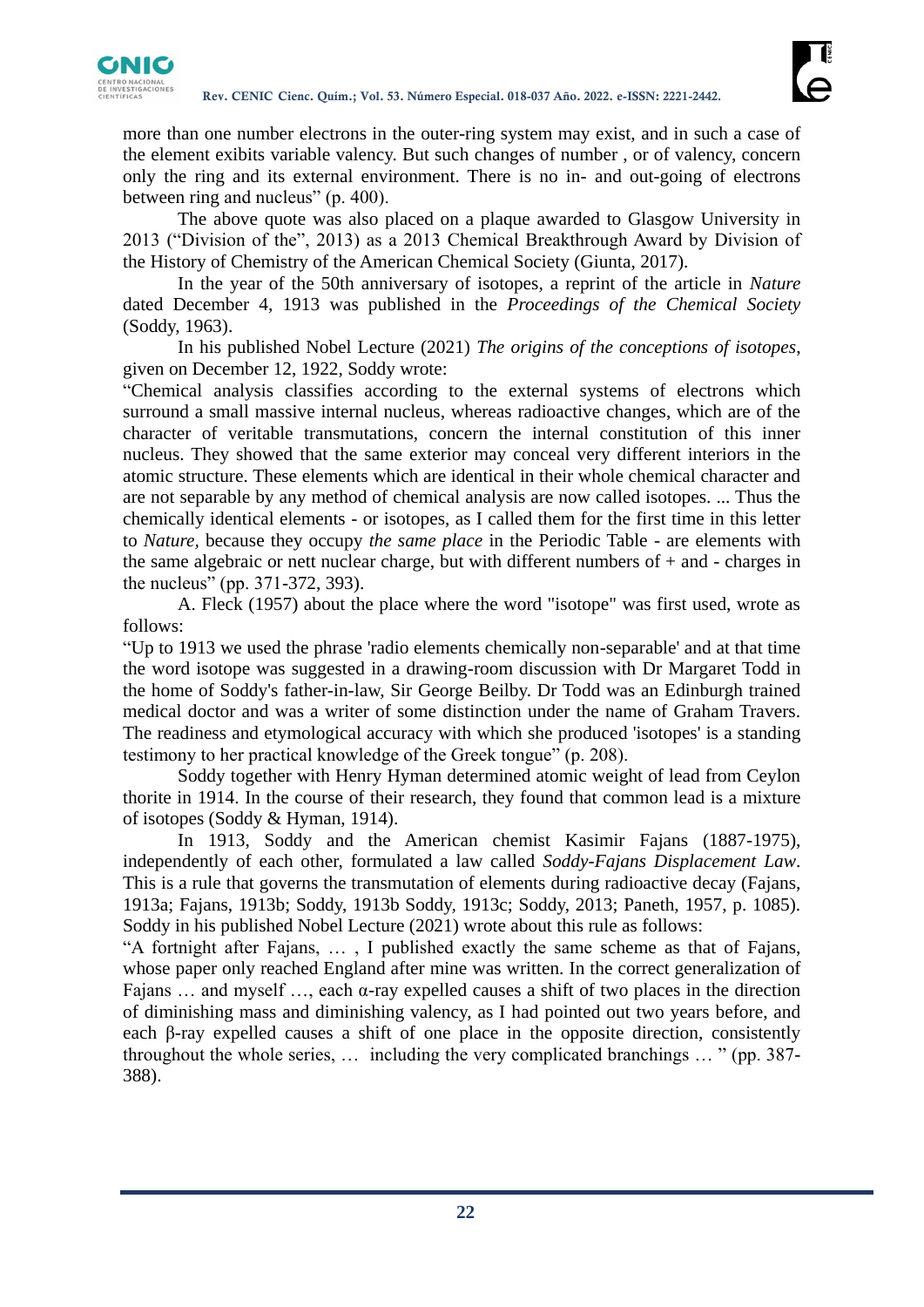

#### **Soddy's other works in chemistry**

In 1904, the first edition of his book under the title *Radio-Activity*. *An Elementary Treatise, from the Standpoint of the Disintegration Theory* was published in London (Soddy, 1904a). In the same year, this book was translated into German. The translators were G. Siebert and L. F. Guttmann (Soddy, 1904b). A Russian edition was published one year later (Soddi, 1905).

In 1908, he gave six free popular experimental lectures on radium at the University of Glasgow. A year later, in March 1909, these lectures were published in his book in London (Soddy, 1909b). The second edition of this book appeared in November 1909. Three years later, in October 1912, the third edition of the book, revised and enlarged, was published in New York (Soddy, 1912a). The fourth edition, revised and enlarged, appeared in August 1920 in London (Soddy, 1920a) and in New York (Soddy, 1920b). In May 1922, a reprint of the fourth edition was published in New York by G. P. Putnam's Sons (Soddy, 1922). The German edition of this book appeared in 1909 under the title *Die Natur des Radiums. Nachs sechs an der Universität zu Glasgow im Jahre 1908 gehaltenen freien populären Experimentalvorlesungen* in Lepzig. The translator was G. Siebert (Soddy, 1909c). The first Russian edition of this book was published in 1910 in Odessa. The translator was D. D. Khmyrov, laboratory assistant of the Imperial Novorossiysk University (Soddi, 1910a). The next two editions appeared in 1915 and 1923 (Soddi, 1915; Soddi, 1923). In 1910, the Moscow edition of this book in the N. A. Shilow translation was also published (Soddi, 1910b). The Hungarian edition of this book appeared in 1912. The translator was Salamon Gábor (Soddy, 1912c).

In 1908, his book entitled *The Chemistry of the Radio-Elements* was published in London (Soddy, 1908). The second edition appeared in 1914 (Soddy, 1914a; Soddy, 1914b) and 1917 (Soddy, 1917). The second Russian edition of this book was published in 1913 in St. Petersburg (Soddi, 1913a). In the preface to a new edition (October, 1914a) of this book, Soddy wrote:

" THE Chemistry of the Radio-Elements was first published as a single volume in 1911. Early in 1913 the important generalisation was made which connects the chemical nature of the radio-elements with the sequence of changes in which they result, and which has given rise to the theory of isotopic elements, and thrown a fresh light on the Periodic Law. These discoveries formed the subject of a new volume, published at the end of 1913, as Part II of the Chemistry of the Radio-Elements, the original volume thus becoming Part I. In 1914, a new edition of Part I being called for, the present volume was written. The whole subject can now be presented much more clearly and completely than in 1911, and in consequence Part I has had to be largely rewritten from the new point of view. But whilst the general mode of presentation has been much modified, the ground already covered in detail in Part II has been, as far as possible, avoided in the present volume, which concerns itself rather with the practical consequences than with the theoretical significance of the new generalisations" (pp. v-vi).

In 1949, his *The Story of Atomic Energy* was published in London (Soddy, 1949). The Italian edition of this book appeared two year later (Soddy, 1951), and a Russian edition appeared in 1979, thirty years later (Soddi, 1979).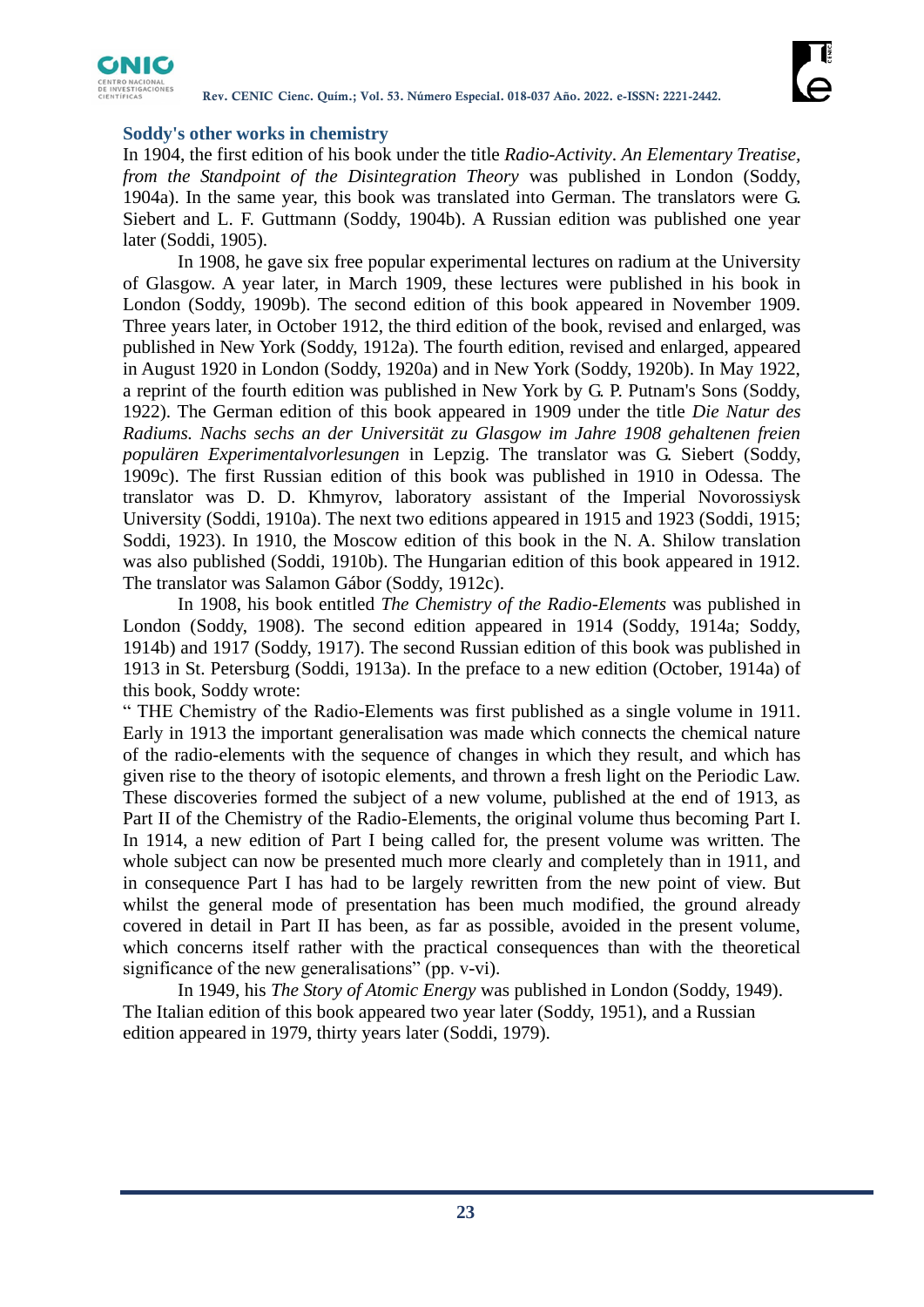

### **Other Soddy's books**

In 1912-1934, he wrote several books setting forth his political and economic views. In 1912, his book under the title *Matter and Energy* was published in London (Soddy, 1912c). A one year later, the Russian edition of this book appeared in Moscow. The translators were S. A. Zaymovskiy and N. A. Morozov (Soddi, 1913b).

One of his book entitled *Science and Life*. *Aberdeen Addresses* enjoyed great popularity among readers. The first edition appeared in January 1920, and a further two reprints were published in March and August 1920, respectively. The book was published in London by John Murray (Soddy, 1920c) and in New York by E.P. Duton and Company (Soddy, 1920d). Soddy dedicated the book to his students at the University of Aberdeen. In the preface, he wrote:

"I HAVE collected together this series of addresses and articles, written, for the most part, during my five years at the University of Aberdeen, in the hope that, in volume form, they may prove acceptable to the students of the university and those for whom, in the first place, they were written. But I am not without hope that, in these days of stress and change, they may be useful to a wider circle, anxious to explore to the foundations the causes of modern unrest, and to rectify for the future the causes which have led to failure in the past. I have, from the standpoint of an original investigator in physical science, attempted to show how fundamentally and beyond the possibility of escape our knowledge and control of the inanimate world underlies and determines the development of all the potentialities of life" (p. vii).

In 1926, the first edition of his book entitled *Wealth, Virtual Wealth and Debt. The Solution of the Economic Paradox* appeared in London (Soddy, 1926). A second edition of this book was published in 1933 in London (Soddy, 1933a) as well as in the same year, a reprint of a second edition containing new material and foreword to the American nation, appeared in New York (1933b).

In 1931, his book entitled *Money versus Man. A Statement of the World Problem From the Standpoint of the New Economics* was published in London (Soddy, 1931). The first American edition of this book was published two years later (Soddy, 1933c). His book under the title *The Role of Money. What It Shoud Be, Contrasted with What it has Become*  was published in 1934 in London (Soddy, 1934).

# **CONCLUSION**

Frederick Soddy was one of the most famous British chemists of the first half of the twentieth century. He was especially famous for his research in the field of radioactivity. He was a Foreign member of the Swedish (1919) and Italian (1928) Academies of Science (Fleck, 1957, p. 213). He became a corresponding member of the *Rossiyskoy akademii nauk* (Russian Academy of Sciences) on December 6, 1924 ("Rossiyskaya akademiya nauk", 2007). *The Royal Society of London* elected him a Fellow on May 5, 1910 ("List of Fellows", 2020, p. 132). He received the Cannizzaro Prize in 1913 and in 1934 – the honorary title of Doctor of Laws (LL.D.) awarded by the University of Glasgow (Fleck, 1957, p. 213). In 1981, he was honored on a postage stamp issued by Sweden (Shampo, Kyle, & Steensma, 2011, p. e39). The Nobel Prize in Chemistry 1921 was awarded to him "for his contributions to our knowledge of the chemistry of radioactive substances, and his investigations into the origin and nature of isotopes." In fact, he received his Nobel Prize one year later, in 1922 ("The Nobel Prize", 2021). Jeff Hughes (2009) Hughes about his trip to Stockholm wrote as follows: "In early December 1922, after weeks of worry about travel arrangements and top-hats, the Oxford chemist Frederick Soddy and the Cambridge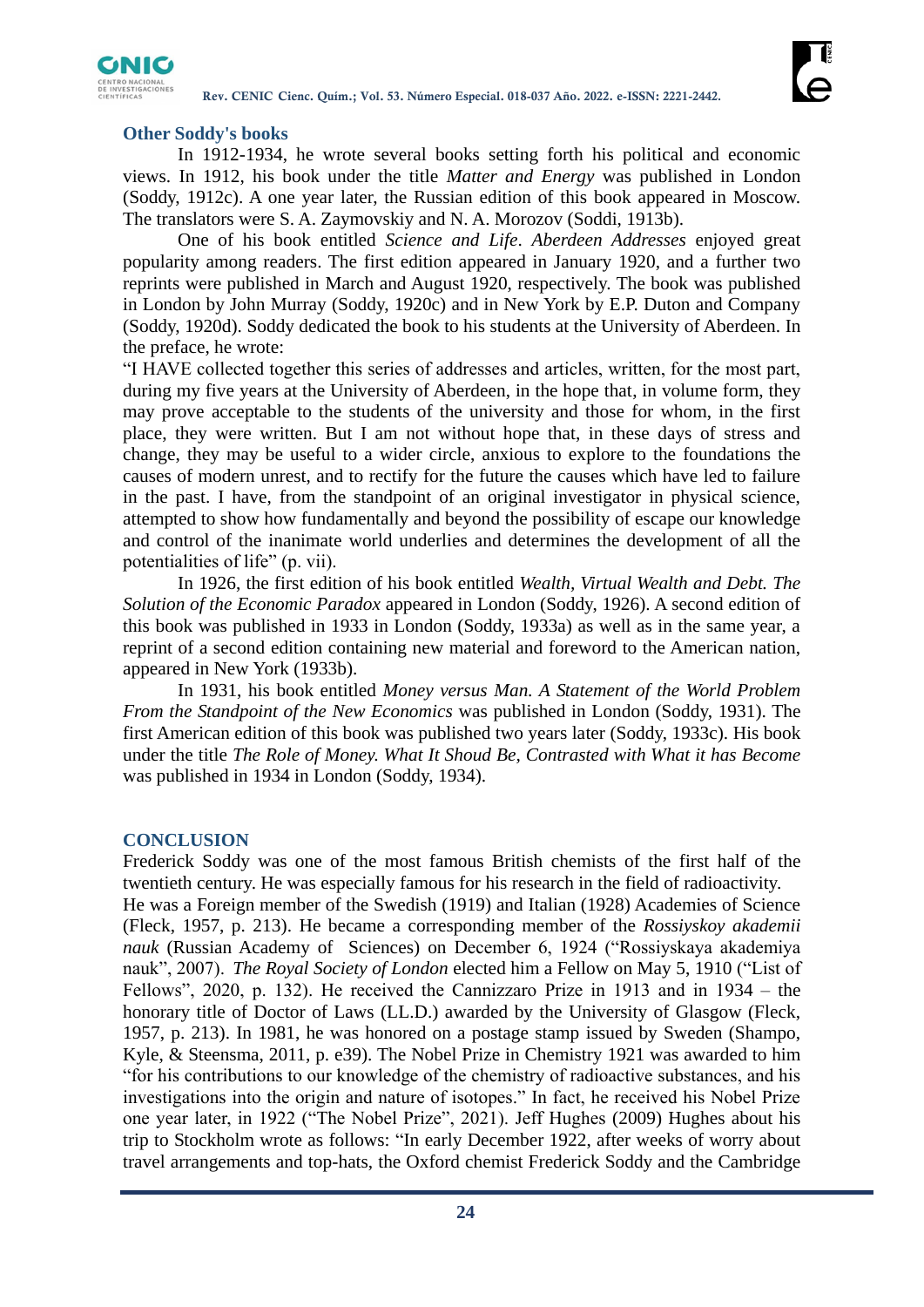physicist Francis Aston [(1877-1945)] sailed from Newcastle for Bergen, Christiania [now, Oslo] and Stockholm. Accompanied by Soddy's wife and Aston's two sisters, they were en route to the glittering annual Nobel Prize ceremony to receive the 1921 and 1922 Nobel Chemistry Prizes respectively. On an icy 10 December, they sat stiffly on the platform in Stockholm's Musical Academy. Following a performance of Sibelius' Elégie, they duly received their awards from King Gustav [(1858-1950)] " (p. 132). Soddy's wonderfull books have been published in Great Britain, Germany, Russia, U.S.A., Italy and in Hungary. Some authors also wrote about his life and work. For instance, in 1958, Muriel Howorth written the book entitled *Pioneer Research on the Atom. Rutherford and Soddy in a glorius chapter of science. The Life Story of Frederick Soddy, M.A., LL.D, F.R.S., Nobel Laureate* (Howorth, 1958). In 1978, a book by Aleksandr Nikolayevich Krivomazov under the title *Frederik Soddi* (Frederick Soddy) was published in Moscow (Krivomazov, 1978). Thaddeus J. Trenn is the author of a Soddy's biographical sketch with a detailed review of his bibliography up to 1986 (Trenn, 1986, pp. xix-xxviii). A biographical book about Soddy, written by Linda Merrics, was published at Oxford in 1996 (Merrics, 1996).

After Soddy, not only his papers, books, lectures, and obituaries survived. Moreover, several of his photos and commemorative plaques were created. His photo from 1952 can be found on the Royal Geographical Society website ("Frederic Soddy Awards", n.d.). Two his photographs are from the Edgar Fahs Smith Chemistry Collection ("Soddy, Frederick (1877", 1919; "Soddy, Frederick (1877", 1920). His photo can be found in a Fleck's article (Fleck, 1957, p. 203).

The First Solvay Chemistry Conference was held on April 21-27, 1922 in Brussels (Belgium). There, Soddy gave a lecture on isotopes and radioactivity (van Tiggelen, 1999, p. 3016). In the photo of conference participants, Soddy sits first from the right. The Swedish chemist Svante Arrhenius (1859-1927), who won the Nobel Prize in Chemistry in 1903, sits next to him. The Belgian industrial chemist Ernest Solvay (1838-1922), who founded this conference, sits fourth from the right. He died one month after conference ended ("First Solvay conference", 1922).

Images of plaques made in Soddy's honor can also be found in the literature. The first one, funded by the Institute of Physics, shows a commemorative plaque at Eastbourne College with the following inscription: "FREDERICK SODDY / 1877 – 1956 / EDUCATED AT EASTBOURNE COLLEGE / NOBEL LAUREATE 1921 / FOR HIS FUNDAMENTAL CONTRIBUTIONS TO THE UNDERSTANDING OF RADIOACTIVITY"/ ("About Frederic Soddy", n.d.).

The second image shows a plaque from Frederick Soddy's birthplace in Eastbourne. The inscription reads: Here was " HERE WAS BORN/FREDERICK SODDY / NOBEL LAUREATE IN CHEMISTRY / FOREMOST RADIOCHEMIST OF HIS TIME / HE DISCOVERED / THE TRANSMUTATION OF MATTER / AND / THE CONCEPT OF ISOTOPES /HIS LIFE WAS DEDICATED TO HUMAN WELFARE / THROUGH THE BENEFITS OF SCIENCE / 1877 – 1956" / ("About Frederic Soddy", n.d.). Frederick Soddy's commemorative plaque is in the James Black Building at Glasgow University. It has the following inscription: "1877 1956 / FREDERICK SODDY / F.R.S. NOBEL LAUREATE / LECTURER IN PHYSICAL CHEMISTRY (INCLUDING RADIOACTIVITY) GLASGOW UNIVERSITY. 1904-1914 / WITH RUTHERFORD HE SHARED THE DISCOVERY OF ATOMIC DISINTEGRATION, WITH RAMSAY THE PROOF OF HELIUM PRODUCTION FROM  $\alpha$  – PARTICLES. IN THIS DEPARTMENT HE FORMULATED HIS CONCEPTION OF ISOTOPES" /. ("The University of", n.d.b).

Another Frederick Soddy memorial plaque is on the wall of one of the houses in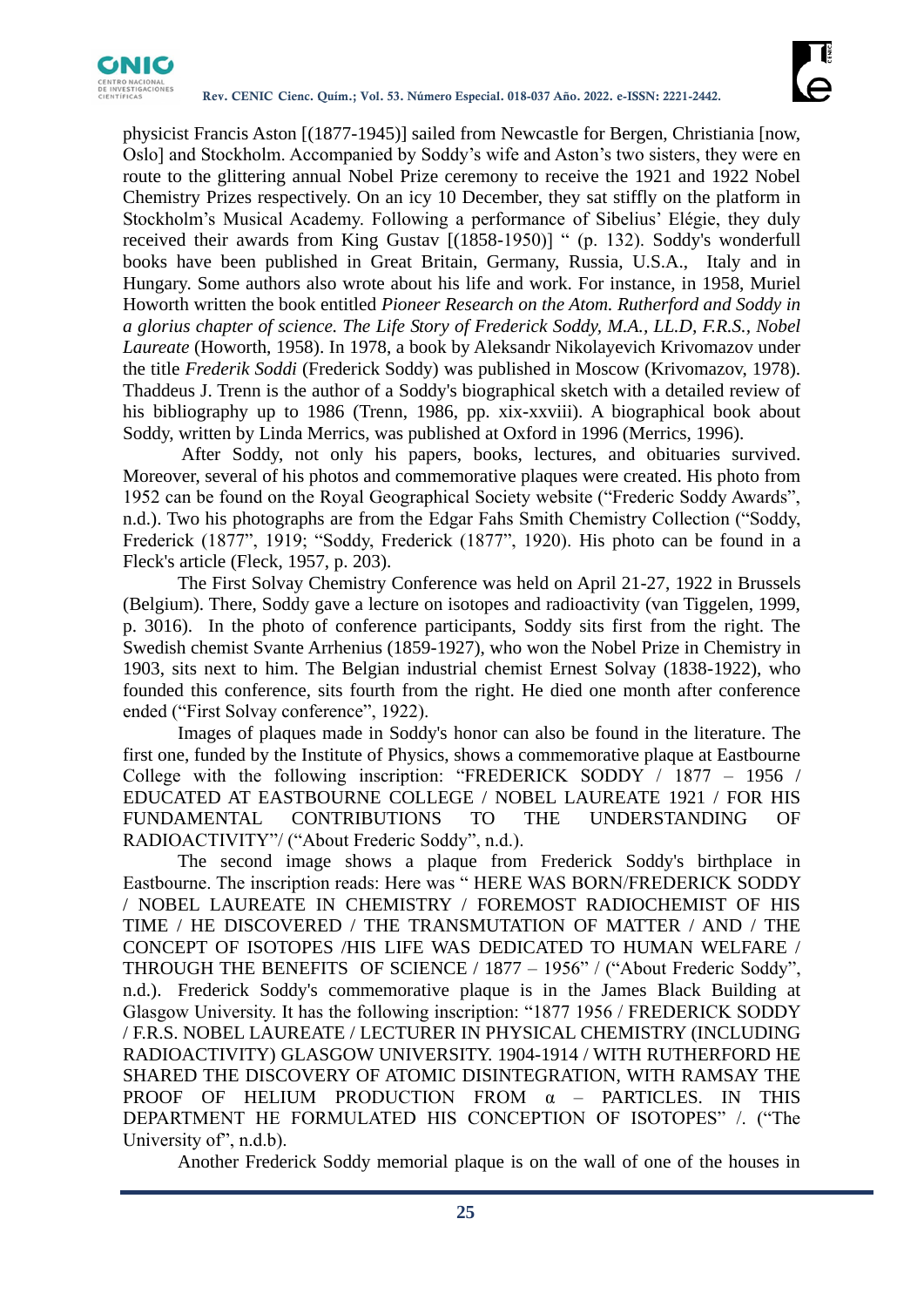

Glasgow. It has the following inscription: "At a dinner party held in this / house in 1913 / **Frederick Soddy** / (1877-1956) / introduced the concept of "ISOTOPES" / He was awarded the Nobel Prize in / 1921 for his work on radioactivity." ("Plaque to Frederick", n.d.).

Soddy's collection of papers and correspondence is held by several institutions. At Oxford University are stored in the Bodleian Library. His lecture notes and papers from 1914-1917 are in the Museum of the History of Science, University of Oxford, and his 25 letters to Royal Institution are stored in the Royal Institution of Grat Britain. Most of the Soddy-Rutherford corrspondence (96 letters from the years 1902 to 1937) is stored in the Cambridge University Library ("The National Archives", n.d.). His correspondence and other archival sources are kept at Soddy's Record held at the Royal Society. The original certificate of a Candidate for election to the Royal Society of December 28, 1908 is kept there as well as his Nobel Prize Medal. There are also copies of his letters, for instance from Francis Alexander Towle (1874-1932), Assistant Secretary of the Royal Society, and copies of his letters to James Mackenzie Davidson (1856-1919), President of the British Institute of Radiology (1917-1919) ("The Royal Society", n.d.).

The name of this remarkable British chemist is loudly heard not only in the United Kingdom and Ireland, but also in the various countries of the world. "The Frederick Soddy Awards provide funding for studies of the social, economic and cultural life of a region anywhere in the world - to schools, undergraduate teams, and PhD students". There are three awards associated with his name. *The Frederick Soddy Schools Award* "offers of £ 200 to £ 600 for school fieldwork groups". *The Frederick Soddy Postgraduate Award* "gives two annual awards of up to  $\pounds 6,000$  for PhD students carrying out research "on the study of the social, economic and cultural life of a region" anywhere in the world". *The Frederick Soddy Awards support team fieldwork and expeditions* "are awarded between £500 and £2,000 for "groups undertaking primarily human geography research"" ("Frederic Soddy Awards", n.d.).

# **BIBLIOGRAPHIC REFERENCES**

*2nd Lindau Nobel Laureate Meeting. 1952. Chemistry*. (n.d.). Retrieved from Lindau Nobel Laureate Meetings website: [https://www.mediatheque.lindau](https://www.mediatheque.lindau-nobel.org/meetings/1952)[nobel.org/meetings/1952](https://www.mediatheque.lindau-nobel.org/meetings/1952)

*About Frederic Soddy*. (n.d.). Retrieved from Royal Geographical Society website:

[https://www.rgs.org/getattachment/In-the-field/In-the-field-grants/Expedition-](https://www.rgs.org/getattachment/In-the-field/In-the-field-grants/Expedition-grants/Frederick-Soddy-Awards/About-Frederick-Soddy.pdf?lang=en-GB)

[grants/Frederick-Soddy-Awards/About-Frederick-Soddy.pdf?lang=en-GB](https://www.rgs.org/getattachment/In-the-field/In-the-field-grants/Expedition-grants/Frederick-Soddy-Awards/About-Frederick-Soddy.pdf?lang=en-GB)

Bleaney, B. (2002). Two Oxford Science Professors, F. Soddy and J. S. E. Townsend. *Notes and Records of the Royal Society of London*, *56*(1), 83-88. <https://doi.org/10.1098/rsnr.2002.0168>

Cioci, V. (2009). Frederick Soddy, un chimico alle frontiere della conoscenza, fra Fisica, Economia, Matematica ed Ecologia. *Memorie di Scienze Fisiche e Naturali, vol. 127, «Rendiconti della Accademia Nazionale delle Scienze detta dei XL»*, *serie V, vol. XXXIII, parte II, tomo II*. 319-330. Retrieved from <https://media.accademiaxl.it/memorie/S5-VXXXIII-P2-2009/Cioci319-330.pdf>

*Comment*. *Anders Bárány*. (n.d.). Retrieved from Lindau Nobel Laureate Meetings website: [https://www.mediatheque.lindau-nobel.org/videos/31532/isotopes-1952/meeting-](https://www.mediatheque.lindau-nobel.org/videos/31532/isotopes-1952/meeting-1952)[1952](https://www.mediatheque.lindau-nobel.org/videos/31532/isotopes-1952/meeting-1952)

Cruickshank, A. D. (1979). Soddy at Oxford. *The British Journal for the History of Science*, *12* (3), 277-288.<https://doi.org/10.1017/S0007087400017337>

Davies, M. (1992). Frederick Soddy: The Ascientist as Prophet. *Annals of Science*, *49*,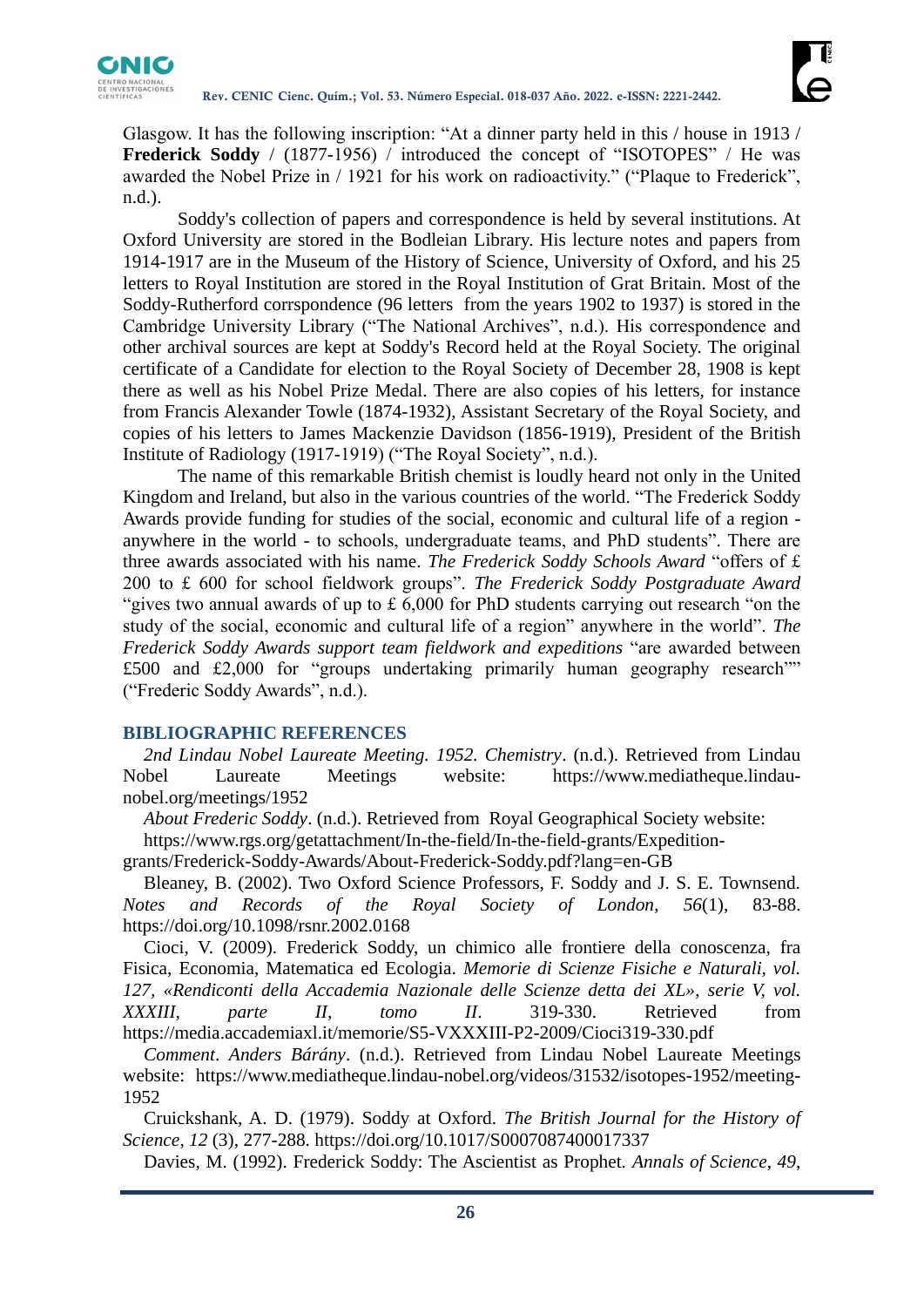

351-367.

<https://doi.org/10.1080/00033799200200301>

Fajans, K. (1913). Die radioaktiven Umwandlungen und das periodische System der Elemente. *Berichte der deutschen chemischen Gesellschaft*, *46*(1), 422-439. *<https://doi.org/10.1002/cber.19130460162>*

Fajans, K. (1913). Die Stellung der Radioelemente im periodischen System. *Physikalische Zeitschrift*, *14*, 136-142. Retrieved from the Staats- und Universitätsbibliothek Hamburg (State and niversity Library Hamburg) website: [https://digitalisate.sub.uni-](https://digitalisate.sub.uni-hamburg.de/de/nc/detail.html?id=1901&tx_dlf%5Bid%5D=36828&tx_dlf%5Bpage%5D=172)

[hamburg.de/de/nc/detail.html?id=1901&tx\\_dlf%5Bid%5D=36828&tx\\_dlf%5Bpage%5D=](https://digitalisate.sub.uni-hamburg.de/de/nc/detail.html?id=1901&tx_dlf%5Bid%5D=36828&tx_dlf%5Bpage%5D=172) [172](https://digitalisate.sub.uni-hamburg.de/de/nc/detail.html?id=1901&tx_dlf%5Bid%5D=36828&tx_dlf%5Bpage%5D=172)

*First Solvay conference on Chemistry*. (1922). Public Domain. Retrieved from [https://commons.wikimedia.org/wiki/File:Solvay\\_conference,\\_1922.jpg](https://commons.wikimedia.org/wiki/File:Solvay_conference,_1922.jpg)

Fleck, A. (1957). Frederick Soddy. Born Eastbourne 2 September 1877 Died Brighton 26 September 1956. *Biographical Memoirs of Fellows of the Royal Society*, *3*, 203-216. <https://doi.org/10.1098/rsbm.1957.0014>

*Frederic Soddy Awards*. (n.d.). Retrieved from Royal Geographical Society webdsite:

[https://www.rgs.org/in-the-field/in-the-field-grants/expedition-grants/frederick-soddy](https://www.rgs.org/in-the-field/in-the-field-grants/expedition-grants/frederick-soddy-awards/)[awards/](https://www.rgs.org/in-the-field/in-the-field-grants/expedition-grants/frederick-soddy-awards/)

*Frederick Soddy (1952)*. *Isotopes*. (n.d.). Retrieved from Lindau Nobel Laureate Meetings website: [https://www.mediatheque.lindau-nobel.org/videos/31532/isotopes-](https://www.mediatheque.lindau-nobel.org/videos/31532/isotopes-1952/meeting-1952)[1952/meeting-1952](https://www.mediatheque.lindau-nobel.org/videos/31532/isotopes-1952/meeting-1952)

*Frederick Soddy Nobel Lecture*. *December 12, 1922*. *The Origins of the Conception of Isotopes*.(2021). Retrieved form

<https://www.nobelprize.org/prizes/chemistry/1921/soddy/lecture/>

Giunta, C. J. (2017). Isotopes: Identifying the Breakthrough Publication (1). *Bulletin for the History of Chemistry*, *42*(2), 103-111. Retrieved from [http://acshist.scs.illinois.edu/bulletin\\_open\\_access/v42-2/v42-2%20p103-111.pdf](http://acshist.scs.illinois.edu/bulletin_open_access/v42-2/v42-2%20p103-111.pdf)

Howorth, M. (1958). *Pioneer Research on the Atom. Rutherford and Soddy in a glorius chapter of science. The Life Story of Frederick Soddy, M.A., LL.D, F.R.S., Nobel Laureate*. London: New World Publications.

Hughes, J. (2009). Making isotopes matter: Francis Aston and the mass-spectrograph. *Dynamis*, *29*, 131-165.<https://doi.org/10.4321/S0211-95362009000100007>

Hughes, R. E., & Soddy, F. (1894). The Action of Dried Ammonia on Dried Carbon Dioxide Gas. *The Chemical News and Journal of Physical Science*, *69*(1791), 138-139. Retrieved from the state of the state of the state of the state of the state of the state of the state of the state of the state of the state of the state of the state of the state of the state of the state of the state of

<https://babel.hathitrust.org/cgi/pt?id=njp.32101075379204&view=1up&seq=144>

Kauffman, G. B. (2013). Celebrating the Isotope. *Chemical & Engineering News*. *91*(48), 30-31.<http://doi.org/10.1021/cen-09148-scitech1>

Kauffman, G. B. (Ed.) (1986). *Frederick Soddy (1877–1956)*. *Early Pioneer in Radiochemistry*. Dordrecht: Springer.<http://doi.org/10.1007/978-94-009-5297-3>

Kent, A. (1963). Frederick Soddy (1877-1956). *Proceedings of the Chemical Society (November 1963)*, 327-330.<https://doi.org/10.1039/PS9630000325>

Krivomazov, A. N. (1978). *Frederik Soddi. 1877-1956*, Nauka: Moskva (in Russian). Retrieved from http://publ.lib.ru/ARCHIVES/N/"Nauchno[populyarnaya\\_literatura''\\_\(ser.AN\)/''NPLAN\\_NBL''.\\_Krivomazov\\_A.N.\\_Frederik\\_Soddi.\(](http://publ.lib.ru/ARCHIVES/N/) [1978\).\[djv-fax\].zip](http://publ.lib.ru/ARCHIVES/N/)

*List of Fellows of the Royal Society 1660–2019*. (2020). Retrieved from [http://royalsociety.org/uploadedFiles/Royal\\_Society\\_Content/about-](http://royalsociety.org/uploadedFiles/Royal_Society_Content/about-us/fellowship/Fellows1660-2019.pdf)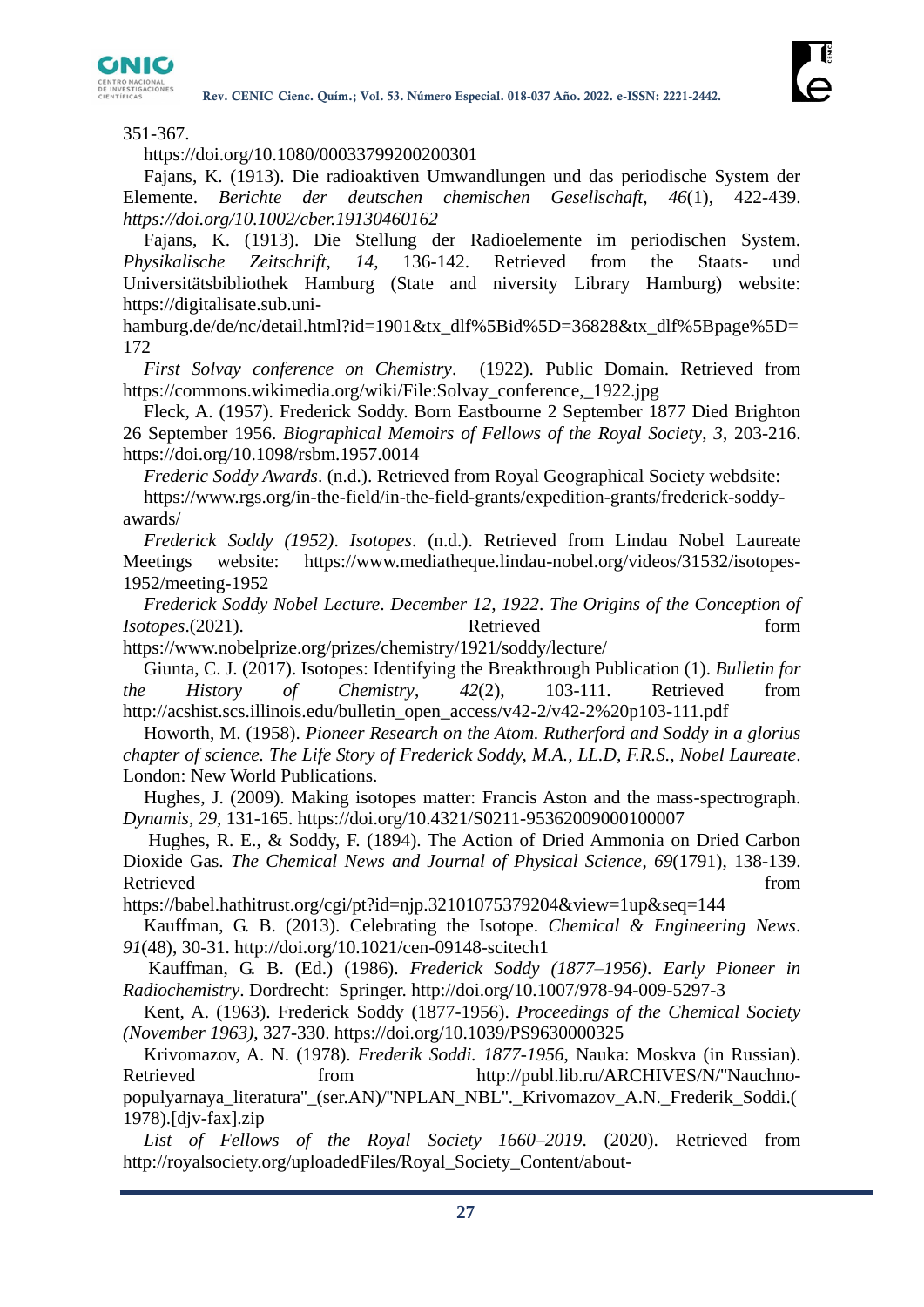

[us/fellowship/Fellows1660-2019.pdf](http://royalsociety.org/uploadedFiles/Royal_Society_Content/about-us/fellowship/Fellows1660-2019.pdf)

Merrics, L. (1996). *The World Made New: Frederick Soddy, Science, Politics, and Environment*. Oxford, New York: Oxford University Press.

*Papers and correspondence of Frederick Soddy, 1877-1956*. *Archive Collection*. (n.d.). Retrieved from [https://archiveshub.jisc.ac.uk/search/archives/4418ac0b-ccde-3b5b-b621-](https://archiveshub.jisc.ac.uk/search/archives/4418ac0b-ccde-3b5b-b621-8b3878a55d5f) [8b3878a55d5f](https://archiveshub.jisc.ac.uk/search/archives/4418ac0b-ccde-3b5b-b621-8b3878a55d5f)

Paneth, F. A. (1957). A Tribute to Frederick Soddy. *Nature*, *180*(4595), 1085-1087. <https://doi.org/10.1038/1801085a0>

*Plaque to Frederick Soddy*. (n.d.). Retrieved from <https://www.geograph.org.uk/photo/5196345>

Ramsay, W., & Soddy, F. (1904a). Experiments in Radioactivity, and the Production of Helium from Radium. *Proceedings of the Royal Society of London*, *72*(477-486), 204-207. <https://doi.org/10.1098/rspl.1903.0040>

Ramsay, W., & Soddy, F. (1904b). Further Experiments on the Production of Helium from Radium. *Proceedings of the Royal Society of London*, *73*(488-496), 346-358. <https://doi.org/10.1098/rspl.1904.0050>

Ramsay, W., & Soddy, F. (1903). Experiments in Radio-Activity, and the Production of Helium From Radium. *Nature*, *68*, 354-355.<https://doi.org/10.1038/068354a0>

*Rossiyskaya akademiya nauk*. (2007). Содди Фредерик [Soddi Frederik]. Retrieved from

[http://www.ras.ru/win/db/show\\_per.asp?P=.id-52171.ln-ru.dl-.pr-inf.uk-12](http://www.ras.ru/win/db/show_per.asp?P=.id-52171.ln-ru.dl-.pr-inf.uk-12)

Rutherford, E., & Soddy, F. (1903a). XLIII. The Radioactivity of Uranium. *The London, Edinburgh, and Dublin Philosophical Magazine and Journal of Science Series 6*, *5*(28), 441-445.<http://doi.org/10.1080/14786440309462942>

Rutherford, E., & Soddy, F. (1903b). XLIV. A Comparative Study of the Radioactivity of Radium and Thorium. *The London, Edinburgh, and Dublin Philosophical Magazine and Journal of Science Series 6*, *5*(28), 445-457. <http://doi.org/10.1080/14786440309462943>

Rutherford, E., & Soddy, F. (1903c). LIX. Condensation of the Radioactive Emanations. *The London, Edinburgh, and Dublin Philosophical Magazine and Journal of Science Series 6*, *5*(29), 561-576.<http://doi.org/10.1080/14786440309462959>

Rutherford, E., & Soddy, F. (1903d). LX. Radioactive Change. *The London, Edinburgh, and Dublin Philosophical Magazine and Journal of Science Series 6*, *5*(29), 576-591. <https://doi.org/10.1080/14786440309462960>

Rutherford, E., & Soddy, F. (1902a). XXXIII.—The Radioactivity of Thorium Compounds. I. An Investigation of the Radioactive Emanation. *Journal of the Chemical Society Transactions*, *81*, 321-350.<http://doi.org/10.1039/ct9028100321>

Rutherford, E., & Soddy, F. (1902b). XLI. The Cause and Nature of Radioactivity .— Part I. *The London, Edinburgh, and Dublin Philosophical Magazine and Journal of Science Series 6*, *4*(21), 370-396.<http://doi.org/10.1080/14786440209462856>

Rutherford, E., & Soddy, F. (1902c). LXIV. The Cause and Nature of Radioactivity.— Part II. *The London, Edinburgh, and Dublin Philosophical Magazine and Journal of Science Series 6*, *4*(23), 569-585.<http://doi.org/10.1080/14786440209462881>

Rutherford, E., & Soddy, F. (1902d). LXXXIV.—The Radioactivity of Thorium Compounds. II. The Cause and Nature of Radioactivity. *Journal of the Chemical Society Transactions*, *81*, 837-860.<http://doi.org/10.1039/ct9028100837>

Shampo, M. A., Kyle, R. A., Steensma, D. P. (2011). Frederick Soddy—Pioneer in Radioactivity, *Mayo Clinic Proceedings*, *86(*6*)*, e39.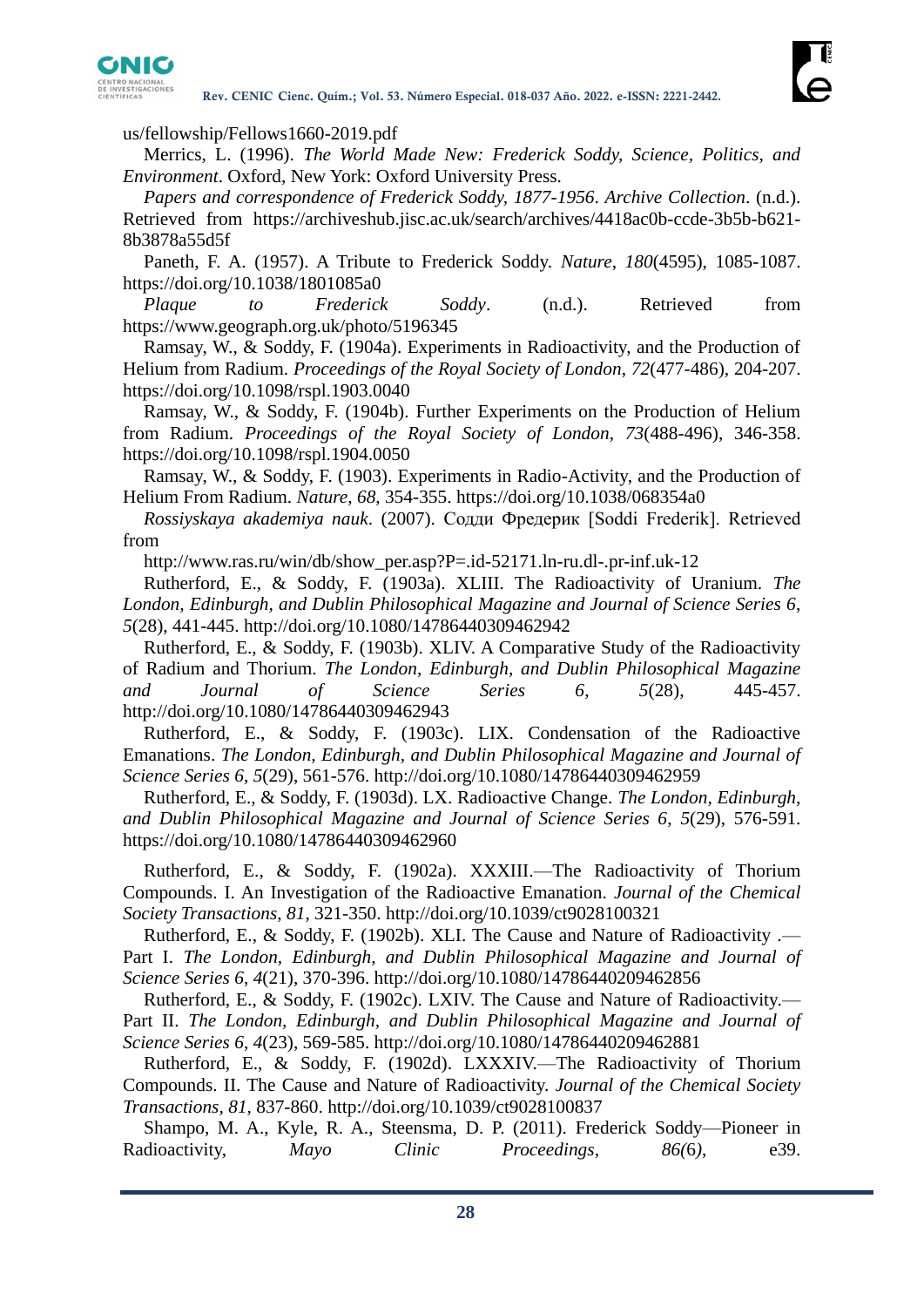

<https://doi.org/10.4065/mcp.2011.0300>

Soddi, F. (1979). *Istoriya Atomnoy Energii* (M. Yu. Bogdanov, M. V. Kolokol'nikova, A. Yu. Pentin, A. N. Krivomazov, & D. N. Trifonov, Trans.). Moskva: Atomizdat (in Russian). (Oryginal work published 1949). Retrieved from [http://www.eduspb.com/public/books/classiki/soddi\\_f\\_istoriya\\_atomnoy\\_energii.pdf](http://www.eduspb.com/public/books/classiki/soddi_f_istoriya_atomnoy_energii.pdf)

Soddi, F. (1923). *Radiy i stroyeniye atoma* (Radium and the Structure of the Atom) (3rd ed.) (D. D. Khmyrov, Trans.). Odessa: Mathesis (in Russian). (Oryginal work published 1909). Retrieved from<https://www.mathesis.ru/book/soddy/>

Soddi, F. (1915). *Radiy i yego razgadka* (Radium and Its Solution) (2 nd ed.). (D. D. Khmyrov, Trans.). Odessa: Mathesis (in Russian). (Oryginal work published 1909). Retrieved from<https://www.mathesis.ru/book/soddy/>

Soddi, F. (1913a). *Khimiya Radioelementov* (2nd ed.). (Ya. R. Shmidt & V. A. Borodovskiy, Trans.). S.-Peterburg: Izdatel'stvo "Obrazovaniye (in Russian). (Oryginal work published 1908)

Soddi, F. (1913b). *Materiya i Energiya* (S. A. Zaymovskiy & N. A. Morozov, Trans.). Moskva: Izdatel'stvo Priroda. (Oryginal work published 1912)

Soddi, F. (1910a). *Radiy i yego razgadka* (Radium and Its Solution) (D. D. Khmyrov, Trans.). Odessa: Mathesis (in Russian). (Oryginal work published 1909). Retrieved from <https://www.mathesis.ru/book/soddy/>

Soddi, F. (1910b). *Radiy*. *Obshchedostupnyye Lektsii o Prirode Radiya, Chitannyye v Universitete v Glazgo v 1908 g* (N. A. Shilov, Trans.). Moskva: Tipo-litografiya T-va I. N. Kushnerev i Ko (in Russian). (Oryginal work published 1909)

Soddi, F. (1905). *Radioaktivnost'. Elementarnoye Izlozheniye S Tochki Zreniya Teorii Raspada Atomov* (F. N. Indrikson, Trans.). S.-Peterburg: Tipografiya M. M. Stasyulevicha (in Russian).(Oryginal work published 1904)

Soddy, F. (2013). The Radio-Elements and the Periodic Law. In H. M. Leicester (Ed.), *Source Book in Chemistry, 1900-1950* (pp.75-77). Cambridge, Massachusetts: Harvard University Press.<https://doi.org/10.4159/harvard.9780674366701.c35>

Soddy, F. (1963). Intra-atomic Charge. *Proceedings of the Chemical Society (November 1963)*, 325-326.<https://doi.org/10.1039/PS9630000325>

Soddy, F. (1951). *La Storia Dell'Energia Atomica* (M. Montagnana, Trans.). Torino: Edizioni scientifiche Einaudi. Retrieved from [https://www.worldcat.org/title/storia](https://www.worldcat.org/title/storia-dellenergia-atomica/oclc/946580619?referer=di&ht=edition)[dellenergia-atomica/oclc/946580619?referer=di&ht=edition](https://www.worldcat.org/title/storia-dellenergia-atomica/oclc/946580619?referer=di&ht=edition)

Soddy, F. (1949). *The Story of Atomic Energy*. London: Nova Atlantis. Retrieved from [https://www.worldcat.org/title/story-of-atomic-](https://www.worldcat.org/title/story-of-atomic-energy/oclc/488705436?referer=di&ht=edition)

[energy/oclc/488705436?referer=di&ht=edition](https://www.worldcat.org/title/story-of-atomic-energy/oclc/488705436?referer=di&ht=edition)

Soddy, F. (1934). *The Role of Money. What It Shoud Be, Contrasted with What it has Become*. London: George Routledge and Sons, Ltd. Retrieved from <https://archive.org/details/soddy-f.-the-role-of-money-1934/page/n1/mode/2up>

Soddy, F. (1933a). *Wealth, Virtual Wealth and Debt. The Solution of the Economic Paradox*. London: Allen & Unwin. Retrieved from [https://www.worldcat.org/title/wealth](https://www.worldcat.org/title/wealth-virtual-wealth-and-debt-the-solution-of-the-economic-paradox/oclc/1192866569?referer=di&ht=edition)[virtual-wealth-and-debt-the-solution-of-the-economic-](https://www.worldcat.org/title/wealth-virtual-wealth-and-debt-the-solution-of-the-economic-paradox/oclc/1192866569?referer=di&ht=edition)

[paradox/oclc/1192866569?referer=di&ht=edition](https://www.worldcat.org/title/wealth-virtual-wealth-and-debt-the-solution-of-the-economic-paradox/oclc/1192866569?referer=di&ht=edition)

Soddy, F. (1933b). *Wealth, Virtual Wealth and Debt. The Solution of the Economic Paradox* (2nd ed.). New York: E. P. Dutton. Retrieved from <https://www.fadedpage.com/showbook.php?pid=20140873>

Soddy, F. (1933c). *Money versus Man. A Statement of the World Problem From the Standpoint of the New Economics*. New York: E.P. Dutton & Co., Inc. Retrieved from [https://www.worldcat.org/title/money-versus-man-a-statement-of-the-world-problem-](https://www.worldcat.org/title/money-versus-man-a-statement-of-the-world-problem-from-the-standpoint-of-the-new-economics/oclc/4048972)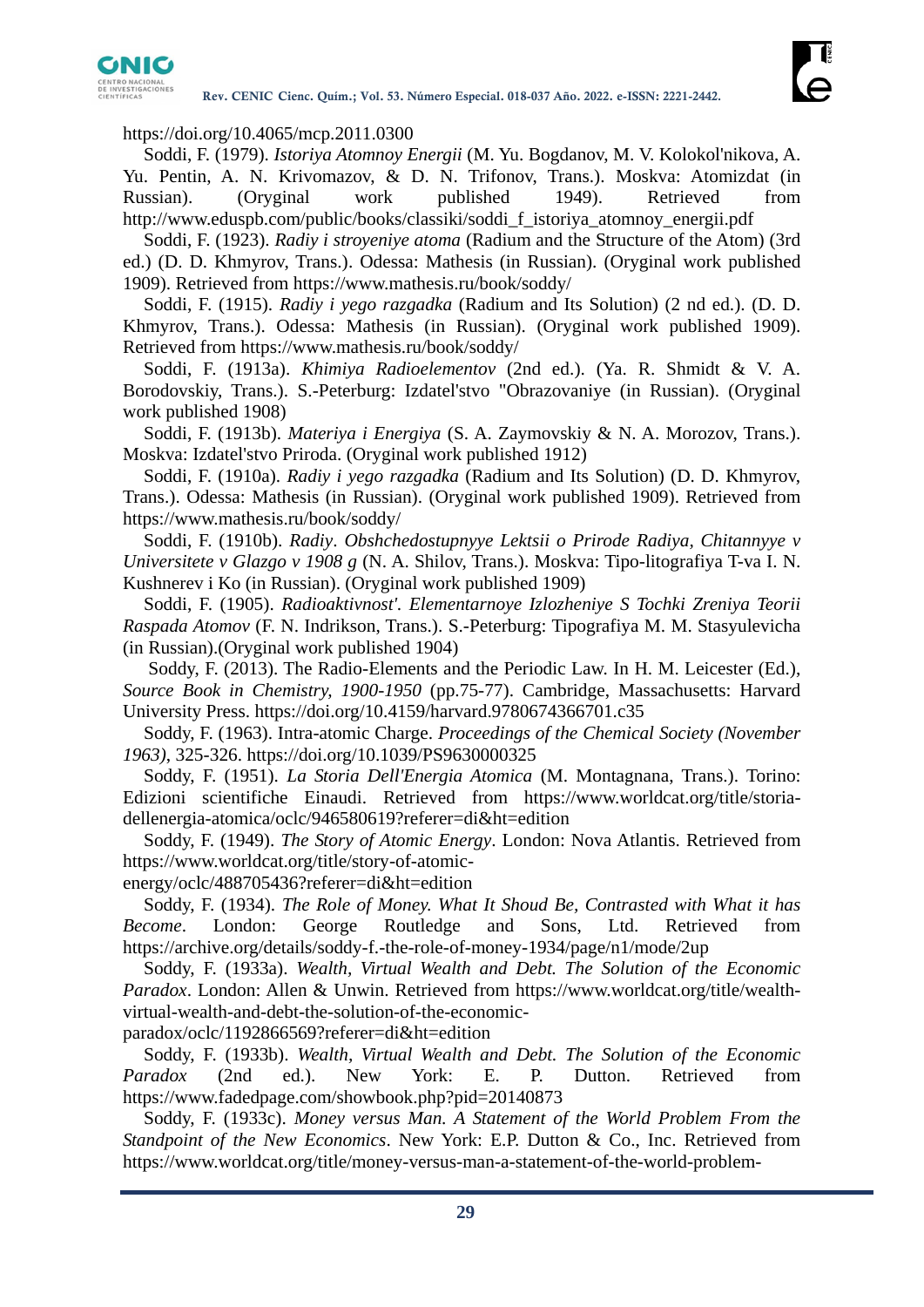

[from-the-standpoint-of-the-new-economics/oclc/4048972](https://www.worldcat.org/title/money-versus-man-a-statement-of-the-world-problem-from-the-standpoint-of-the-new-economics/oclc/4048972)

Soddy, F. (1931). *Money versus Man. A Statement of the World Problem From the Standpoint of the New Economics*. London: Elkin Mathews & Marrot. Retrieved from <https://dspace.gipe.ac.in/xmlui/handle/10973/22230>

Soddy, F. (1926). *Wealth, Virtual Wealth and Debt. The Solution of the Economic Paradox*. London: Allen & Unwin. Retrieved from [https://www.worldcat.org/title/wealth](https://www.worldcat.org/title/wealth-virtual-wealth-and-debt-the-solution-of-the-economic-paradox/oclc/901125773?referer=di&ht=edition)[virtual-wealth-and-debt-the-solution-of-the-economic-](https://www.worldcat.org/title/wealth-virtual-wealth-and-debt-the-solution-of-the-economic-paradox/oclc/901125773?referer=di&ht=edition)

[paradox/oclc/901125773?referer=di&ht=edition](https://www.worldcat.org/title/wealth-virtual-wealth-and-debt-the-solution-of-the-economic-paradox/oclc/901125773?referer=di&ht=edition)

Soddy, F. (1922). *The Interpretation of Radium and the Structure of Atom* (4th ed.). New York: G. P. Putnam's Sons. Retrieved from <https://archive.org/details/interpretationof00sodd/page/n9/mode/2up>

Soddy, F. (1920a). *The Interpretation of Radium and the Structure of Atom (4th ed.)*. London: John Murray. Retrieved from <https://archive.org/details/interpretationof00sodduoft/page/n5/mode/2up>

Soddy, F. (1920b). *The Interpretation of Radium and the Structure of Atom (4th ed.)*. New York: G. P. Putnam's Sons. Retrieved from <https://archive.org/details/interpretationr00soddgoog/page/n7/mode/2up>

Soddy, F. (1920c). *Science and Life*. *Aberdeen Addresses*. London: John Murray. Retrieved from<https://archive.org/details/sciencelifeaberd00sodduoft/page/n5/mode/2up>

Soddy, F. (1920d). *Science and Life*. *Aberdeen Addresses*. New York: E.P. Duton and Company. Company. **Retrieved** from

<https://archive.org/details/sciencelifeaberd00soddrich/page/n7/mode/2up>

Soddy, F. (1917). *The Chemistry of the Radio-Elements* (2nd ed.). London: Longmans, Green and Co. Retrieved from <https://archive.org/details/chemistryofradio00sodduoft/page/n5/mode/2up>

Soddy, F. (1914a). *The Chemistry of the Radio-Elements* (2nd ed.). London: Longmans, Green and Co. Retrieved from

<https://archive.org/details/chemistryradioe05soddgoog/page/n4/mode/2up>

Soddy, F. (1914b). *The Chemistry of the Radio-Elements. Part II. The Radio-Elements and The Periodic Table*. London: Longmans, Green and Co. Retrieved from <https://archive.org/details/chemistradio02soddrich/page/n9/mode/2up>

Soddy, F. (1913a). Intra-Atomic Charge. *Nature*, *92(*2301), 399-400. <https://doi.org/10.1038/092399c0>

Soddy, F. (1913b). The Radio-Elements and the Periodic Law. *Chemical News*, *107*, 97- 99. Retrieved from<https://web.lemoyne.edu/~giunta/soddycn.html>

Soddy, F. (1913c). Die Radioelemente und das periodische Gesetz. *Jahrbuch der Radioaktivität und Elektronik*, *10*, 188-197. Retrieved from [https://archive.org/details/jahrbuch-der-radioaktivitat-und-elektronik-](https://archive.org/details/jahrbuch-der-radioaktivitat-und-elektronik-10.1913/page/188/mode/2up)[10.1913/page/188/mode/2up](https://archive.org/details/jahrbuch-der-radioaktivitat-und-elektronik-10.1913/page/188/mode/2up)

Soddy, F. (1912a). *The Interpretation of Radium Being the Substance of Six Free Popular Experimental Lectures Delivered at the University of Glasgow, 1908 (3rd ed.).* New York: G.P. Putnam's Sons. Retrieved from <https://archive.org/details/interpretationrad00soddrich/page/n9/mode/2up>

Soddy, F. (1912b). *A Rádium* (S. Gábor, Trans.). Budapest: Nyomtatta "Pátria" (in Hungarian).

Soddy, F. (1912c). *Matter and Energy*. New York: H. Holt and Company, London: Williams and Norgate. Retrieved from https://archive.org/details/matterenergy00soddiala/page/n5/mode/2up

Soddy, F. (1911). *The Chemistry of the Radio-Elements*. London: Longmans, Green and